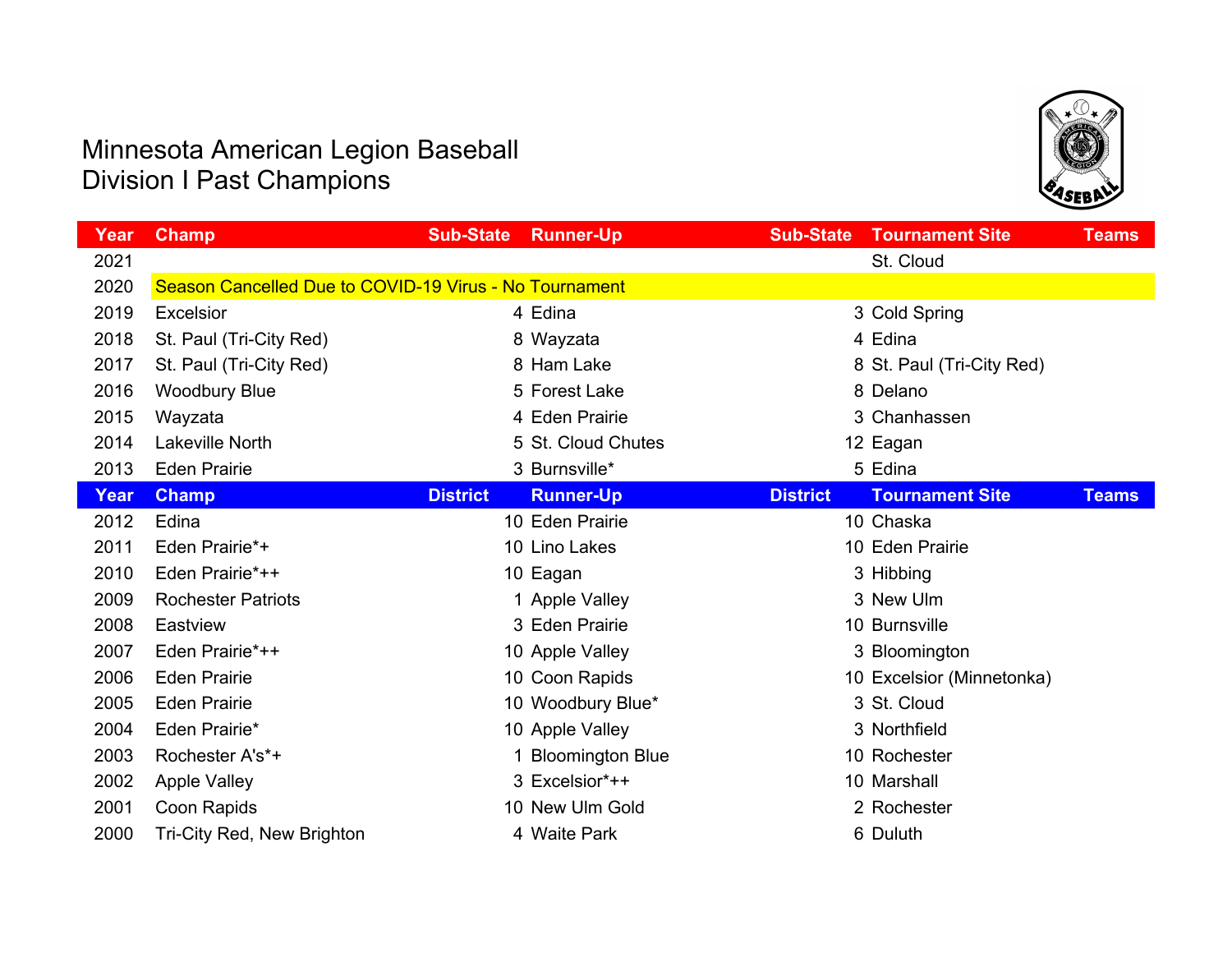

| Year | <b>Champ</b>                 | <b>Sub-State</b> | <b>Runner-Up</b>         | <b>Sub-State</b> | <b>Tournament Site</b> | <b>Teams</b> |
|------|------------------------------|------------------|--------------------------|------------------|------------------------|--------------|
| 1999 | Tri-City Red, New Brighton*+ |                  | 4 Bloomington Blue*      |                  | 10 St. Cloud           | 331          |
| 1998 | Excelsior*                   |                  | 10 South St. Paul        |                  | 3 Hibbing/Virginia     | 329          |
| 1997 | Tri-City Red, New Brighton*+ |                  | 4 Hamline, St. Paul      |                  | 4 Chaska/Jordan        | 319          |
| 1996 | <b>Rochester A's</b>         |                  | 1 Excelsior*++           |                  | 10 Moorhead            | 310          |
| 1995 | New Ulm                      |                  | 2 Osseo*                 |                  | 10 Hibbing/Virginia    | 312          |
| 1994 | Tri-City Red, New Brighton   |                  | 4 Anoka                  |                  | 10 Dundas/Northfield   | 258          |
| 1993 | Tri-City Red, New Brighton   |                  | 4 Osseo*                 |                  | 10 New Ulm/Sleepy Eye  | 258          |
| 1992 | New Ulm                      |                  | 2 Cold Spring            |                  | 6 Willmar              | 246          |
| 1991 | Excelsior                    |                  | 10 Apple Valley          |                  | 3 Mankato              | 256          |
| 1990 | St. Paul Hamline             |                  | 4 Duluth Lakeview        |                  | 8 Richfield            | 258          |
| 1989 | <b>Apple Valley</b>          |                  | 3 New Ulm Gold           |                  | 2 New Ulm              | 246          |
| 1988 | Moorhead*                    |                  | 9 Rochester              |                  | 1 Ely                  | 240          |
| 1987 | St. Louis Park               |                  | 10 Apple Valley          |                  | 3 Grand Rapids         | 239          |
| 1986 | <b>Waite Park</b>            |                  | 6 Rochester              |                  | 1 Marshall             | 236          |
| 1985 | St. Paul Jacobsen            |                  | 4 Hutchinson             |                  | 3 Richfield            | 235          |
| 1984 | <b>Waite Park</b>            |                  | 6 Willmar                |                  | 7 Albert Lea           | 243          |
| 1983 | Edina*+                      |                  | 10 New Ulm               |                  | 2 New Ulm              | 253          |
| 1982 | Edina*+                      |                  | 10 Minneapolis-Richfield |                  | 5 Willmar              | 251          |
| 1981 | Rochester, William T. McCoy  |                  | 1 Hastings               |                  | 3 Ely                  | 252          |
| 1980 | Minneapolis-Richfield        |                  | 5 St. Paul Arcade-Phalen |                  | 4 Richfield            | 242          |
| 1979 | St. Paul Arcade-Phalen       |                  | 4 St. Cloud Chutes       |                  | 6 Willmar              | 245          |
| 1978 | New Ulm*                     |                  | 2 Bloomington            |                  | 10 Austin              | 245          |
| 1977 | St. Cloud                    |                  | 6 Edina                  |                  | 10 Ely                 | 249          |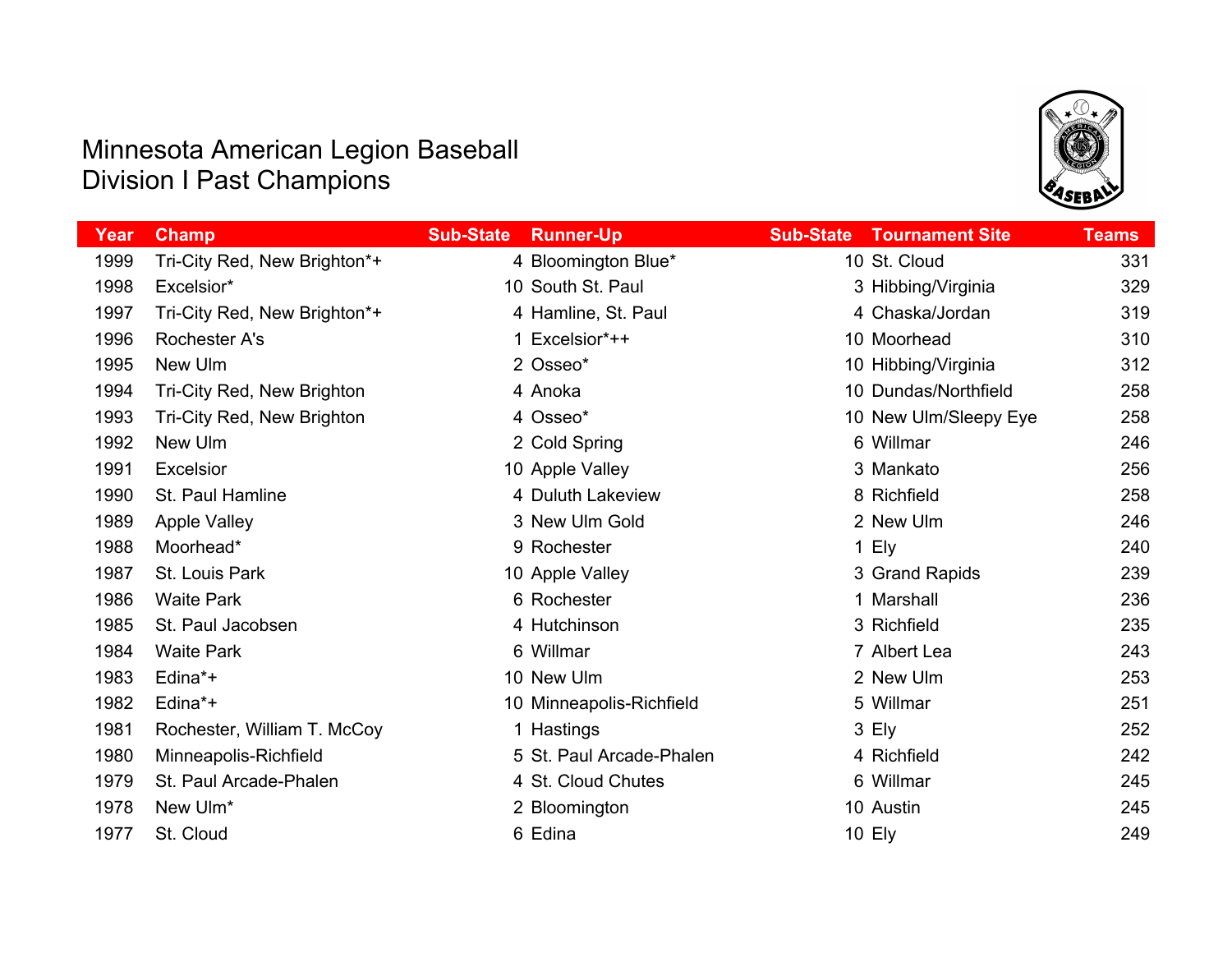

| Year | Champ                      | <b>Sub-State</b> | <b>Runner-Up</b>             | <b>Sub-State</b> | <b>Tournament Site</b> | <b>Teams</b> |
|------|----------------------------|------------------|------------------------------|------------------|------------------------|--------------|
| 1976 | St. Cloud                  |                  | 6 White Bear Lake            |                  | 4 Willman              | 254          |
| 1975 | <b>Grand Rapids</b>        |                  | 8 White Bear Lake            |                  | 4 Ely                  | 252          |
| 1974 | St. Paul Attucks-Brooks    |                  | 4 Bemidji                    |                  | 6 New Ulm              | 261          |
| 1973 | Minneapolis-Richfield*     |                  | 5 St. Louis Park             |                  | 10 St. Paul            | 263          |
| 1972 | Minneapolis-Richfield      |                  | 5 Moorhead                   |                  | 9 St. Cloud            | 262          |
| 1971 | North St. Paul             |                  | 4 Winona                     |                  | 1 Moorhead             | 262          |
| 1970 | Winona                     |                  | 1 Minneapolis Gopher         |                  | 5 Winona               | 256          |
| 1969 | Edina                      |                  | 10 Moorhead                  |                  | 9 St. Cloud            | 267          |
| 1968 | St. Paul Attucks-Brooks    |                  | 4 Minneapolis-Richfield      |                  | 5 St. Cloud            | 257          |
| 1967 | St. Paul Attucks-Brooks    |                  | 4 Minneapolis-Richfield      |                  | 5 St. Paul             | 274          |
| 1966 | North St. Paul             |                  | 4 St. Paul Park              |                  | 3 St. Paul             | 339          |
| 1965 | <b>Rosetown Memorial</b>   |                  | 4 Brooklyn Center            |                  | 10 Winona              | 341          |
| 1964 | Minneapolis Grain Exchange |                  | 5 Austin                     |                  | 1 St. Paul             | 348          |
| 1963 | St. Paul Christie de Parcq |                  | 4 Austin                     |                  | 1 Minneapolis (Parade) | 325          |
| 1962 | St. Paul Christie de Parcq |                  | 4 Duluth                     |                  | 8 St. Paul             | 315          |
| 1961 | Minneapolis-Richfield      |                  | 5 St. Paul Christie de Parcq |                  | 4 St. Paul             | 285          |
| 1960 | <b>Fergus Falls</b>        |                  | 9 Norwood                    |                  | 3 St. Paul             | 314          |
| 1959 | Minneapolis-Richfield      |                  | 5 Granite Falls              |                  | 7 Austin               | 257          |
| 1958 | Minneapolis Grain Exchange |                  | 5 Duluth Wisted              |                  | 8 St. Paul             | 266          |
| 1957 | Mankato                    |                  | 2 St. Paul North End         |                  | 4 St. Paul             | 255          |
| 1956 | St. Paul North End         |                  | 4 Minneapolis Grain Exchange |                  | 6 St. Paul             | 248          |
| 1955 | Edina                      |                  | 10 Minneapolis Camden        |                  | 5 St. Paul             | 265          |
| 1954 | St. Paul North End         |                  | 4 St. Cloud                  |                  | 6 St. Paul             | 257          |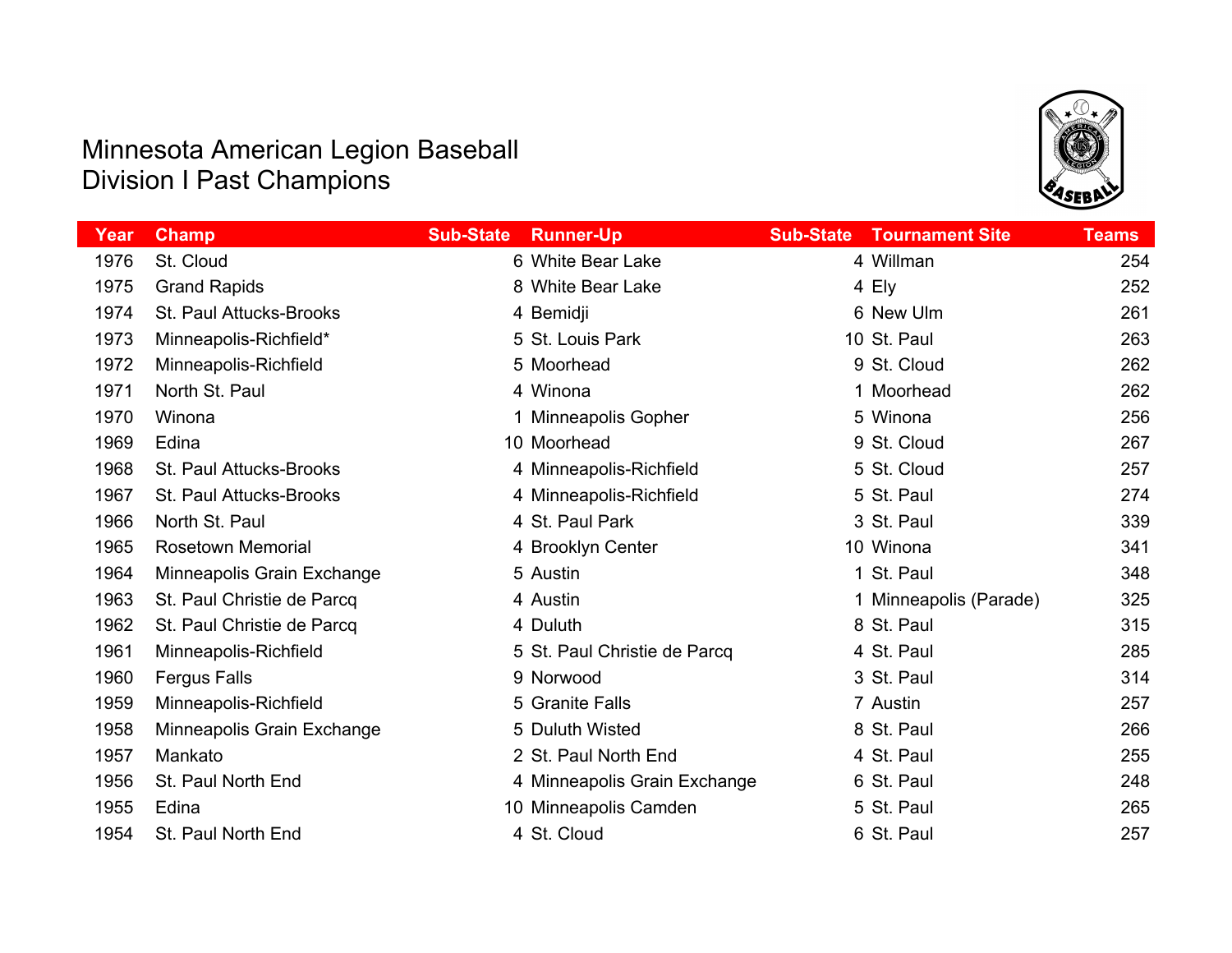

| Year | <b>Champ</b>               | <b>Sub-State</b><br><b>Runner-Up</b> | <b>Tournament Site</b><br><b>Sub-State</b> | <b>Teams</b> |
|------|----------------------------|--------------------------------------|--------------------------------------------|--------------|
| 1953 | Austin                     | 1 St. Paul North End                 | 4 St. Paul                                 | 266          |
| 1952 | St. Paul North End         | 4 Melrose                            | 6 St. Paul                                 | 270          |
| 1951 | St. Cloud                  | 6 Austin                             | 1 St. Paul                                 | 271          |
| 1950 | St. Paul North End*        | 4 Minneapolis-Richfield              | 5 Shakopee                                 | 276          |
| 1949 | St. Paul North End         | 4 Winona                             | 1 St. Paul                                 | 290          |
| 1948 | Austin*                    | 1 St. Cloud                          | 6 St. Paul                                 | 287          |
| 1947 | St. Paul Christie de Parcq | 4 St. Cloud                          | 6 St. Paul                                 | 300          |
| 1946 | St. Paul Christie de Parcq | 4 Stillwater                         | 3 Duluth                                   | 242          |
| 1945 | Minneapolis Fire & Police  | 5 Winona                             | 1 St. Paul                                 | 118          |
| 1944 | Minneapolis-Richfield*     | 5 St. Paul Twin City Federal         | 4 St. Paul                                 | 66           |
| 1943 | Minneapolis-Richfield*+    | 5 South St. Paul                     | 3 St. Paul                                 | 48           |
| 1942 | St. Paul Hamline           | 4 Robbinsdale                        | 10 St. Paul                                | 89           |
| 1941 | New Ulm                    | 2 Minneapolis Courthouse             | 5 St. Paul                                 | 180          |
| 1940 | Minneapolis Fire & Police  | 5 Waverly                            | 10 St. Paul                                | 190          |
| 1939 | Minneapolis Fire & Police  | 5 Blackduck                          | 6 Minneapolis                              | 240          |
| 1938 | St. Paul Midway            | 4 Cokato                             | 10 Minneapolis (U of M)                    | 240          |
| 1937 | Railroad, St. Paul         | 4 Cokato                             | 10 Fergus Falls                            | 236          |
| 1936 | Minneapolis North Side     | 5 St. Paul Christie de Parcq         | 4 Willmar                                  | 300          |
| 1935 | St. Paul Christie de Parcq | 4 Minneapolis Laidlaw*               | 5 Breckenridge                             | 514          |
| 1934 | New Ulm                    | 2 Cokato                             | 10 Cokato                                  | 450          |
| 1933 | St. Paul Post 8            | 4 Minneapolis Kyle                   | 5 4/5th Districts (U of M)                 | 350          |
| 1932 | Minneapolis North Side*    | 5 Duluth                             | 8 Minneapolis (U of M)                     | 350          |
| 1931 | Winona                     | 1 Minneapolis North Side             | 5 Stillwater                               | 500          |